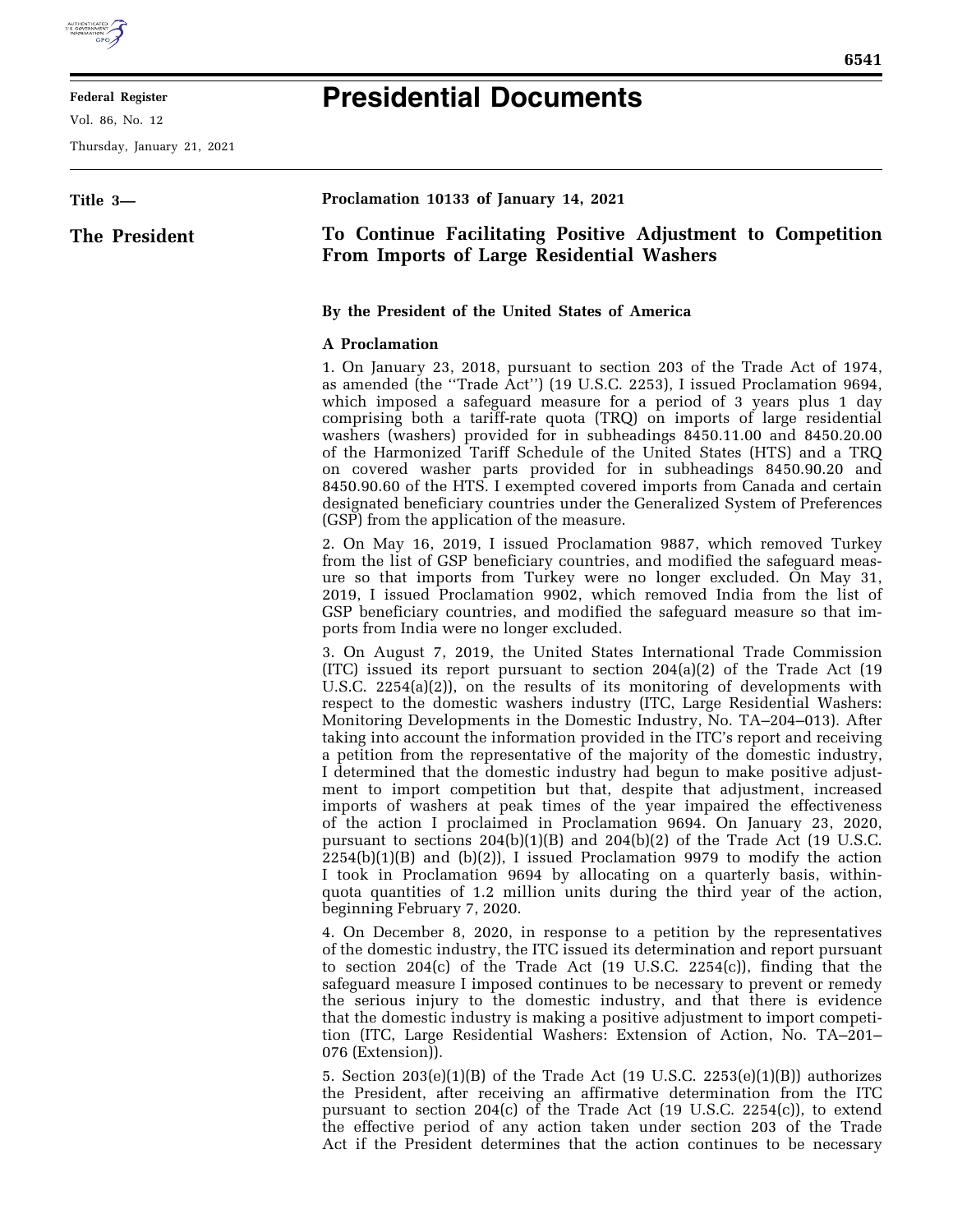to prevent or remedy the serious injury and there is evidence that the domestic industry is making a positive adjustment to import competition.

6. Pursuant to section 203(e)(1)(B) of the Trade Act (19 U.S.C. 2253(e)(1)(B)), I have determined that the action continues to be necessary to prevent or remedy the serious injury to the domestic washers industry and there is evidence that the domestic washers industry is making a positive adjustment to import competition, and I have further determined to extend the safeguard measure proclaimed in Proclamation 9694, as modified, as follows:

(a) continuation of the tariff-rate quota on imports of washers described in paragraph 1 of this proclamation for an additional period of 2 years, with unchanging within-quota quantities, annual reductions in the rates of duties entered within those quantities in the fourth and fifth years, and annual reductions in the rates of duty applicable to goods entered in excess of those quantities in the fourth and fifth years; and

(b) continuation of the tariff-rate quota on imports of covered washer parts described in paragraph 1 of this proclamation for an additional period of 2 years, with increasing within-quota quantities and annual reductions in the rates of duty applicable to goods entered in excess of those quantities in the fourth and fifth years.

7. As provided in Proclamation 9694, as modified by Proclamations 9887 and 9902, this safeguard measure shall apply to imports from all countries, except for products of Canada and except as provided in paragraph 8 of this proclamation.

8. As I further provided in Proclamation 9694, as modified by Proclamations 9887 and 9902, this safeguard measure shall not apply to imports of any product described in paragraph 1 of this proclamation of a developing country that is a Member of the World Trade Organization (WTO), as listed in subdivision (b)(2) of Note 17 in the Annex to this proclamation, as long as such country's share of total imports of the product, based on imports during a recent representative period, does not exceed 3 percent, provided that imports that are the product of all such countries with less than 3 percent import share collectively account for not more than 9 percent of total imports of the product. If I determine that a surge in imports of a product described in paragraph 1 of this proclamation of a developing country that is a WTO Member results in imports of that product from that developing country exceeding either of the thresholds described in this paragraph, the safeguard measure shall be modified to apply to such product from such country. In addition, if I determine within 60 days of the date of this proclamation, as a result of consultations between the United States and other WTO Members pursuant to Article 12.3 of the WTO Agreement on Safeguards, that it is necessary to modify the terms of extension of the safeguard measure, or to terminate the safeguard measure, I shall proclaim the corresponding modification or termination within 40 days of the date of my determination.

9. As I further provided in Proclamation 9694, the in-quota quantity in each year under the tariff-rate quota described in subparagraph (a) of paragraph 6 of this proclamation shall be allocated on a quarterly basis as provided for in Proclamation 9979.

10. Section 604 of the Trade Act (19 U.S.C. 2483) authorizes the President to embody in the HTS the substance of the relevant provisions of that Act, and of other acts affecting import treatment, and actions thereunder, including the removal, modification, continuance, or imposition of any rate of duty or other import restriction.

NOW, THEREFORE, I, DONALD J. TRUMP, President of the United States of America, acting under the authority vested in me by the Constitution and the laws of the United States, including but not limited to sections 203, 204, and 604 of the Trade Act, do proclaim that:

(1) In order to extend the measure applicable to imports of washers and covered parts described in paragraph 1 of this proclamation, subchapter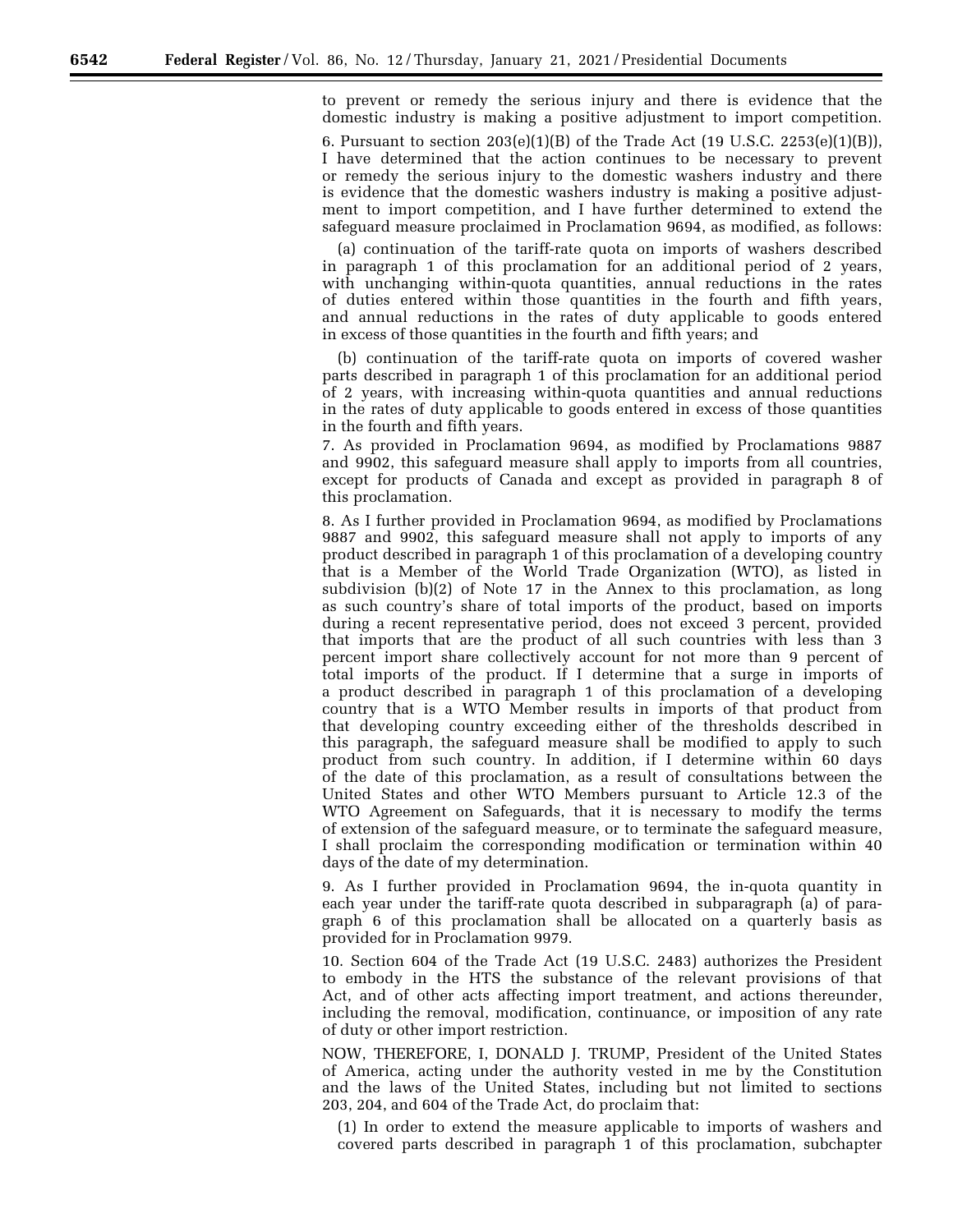III of chapter 99 of the HTS is modified as set forth in the Annex to this proclamation. Any merchandise subject to the safeguard measure that is admitted into United States foreign trade zones on or after 12:01 a.m., eastern standard time, on February 8, 2021, must be admitted as ''privileged foreign status'' as defined in 19 CFR 146.41, and will be subject upon entry for consumption to any tariffs or quantitative restrictions related to the classification under the applicable HTS subheading.

(2) Imports of washers and covered washer parts that are the product of Canada shall continue to be excluded from the safeguard measure extended by this proclamation, and such imports shall not be counted toward the tariff-rate quota limits that trigger the over-quota rates of duty.

(3) Except as provided in clause (4) below, imports of washers and covered washer parts that are the product of WTO Member developing countries, as listed in subdivision (b)(2) of Note 17 in the Annex to this proclamation, shall continue to be excluded from the safeguard measure extended by this proclamation, and such imports shall not be counted toward the tariff-rate quota limits that trigger the over-quota rates of duties.

(4) If, after the extension proclaimed herein is in effect, the United States Trade Representative (USTR) determines that:

(a) the share of total imports of the product of a country listed in subdivision (b)(2) of Note 17 in the Annex to this proclamation exceeds 3 percent;

(b) imports of the product from all listed countries with less than 3 percent import share collectively account for more than 9 percent of total imports of the product; or

(c) a country listed in subdivision (b)(2) of Note 17 in the Annex to this proclamation is no longer a developing country for purposes of this proclamation;

the USTR is authorized, upon publication of a notice in the *Federal Register,* to revise subdivision (b)(2) of Note 17 in the Annex to this proclamation to remove the relevant country from the list or suspend operation of that subdivision, as appropriate.

(5) If, after the extension proclaimed herein is in effect, the USTR determines that the out-of-quota quantity in units of covered washer parts entered under the tariff lines in chapter 99 enumerated in the Annex to this proclamation has increased by an unjustifiable amount and undermines the effectiveness of the safeguard measure, the USTR is authorized, upon publication of a notice in the *Federal Register* of such determination, to modify the HTS provisions created by the Annex to this proclamation so as to modify the tariff-rate quota on covered washer parts with a quantitative restriction on covered washer parts at a level that the USTR considers appropriate.

(6) In order to continue allocating, on a quarterly basis, the within-quota quantities of the TRQ limits applicable to imports of washers under HTS subheadings 8450.11.00 and 8450.20.00, subchapter III of chapter 99 of the HTS is modified as set forth in the Annex to this proclamation. These allocations shall continue in effect as provided in the Annex to this proclamation, unless such actions are earlier expressly reduced, modified, or terminated.

(7) One year from the termination of the safeguard measure established in this proclamation, the U.S. note and tariff provisions established in the Annex to this proclamation shall be deleted from the HTS.

(8) Any provision of previous proclamations and Executive Orders that is inconsistent with the actions taken in this proclamation is superseded to the extent of such inconsistency.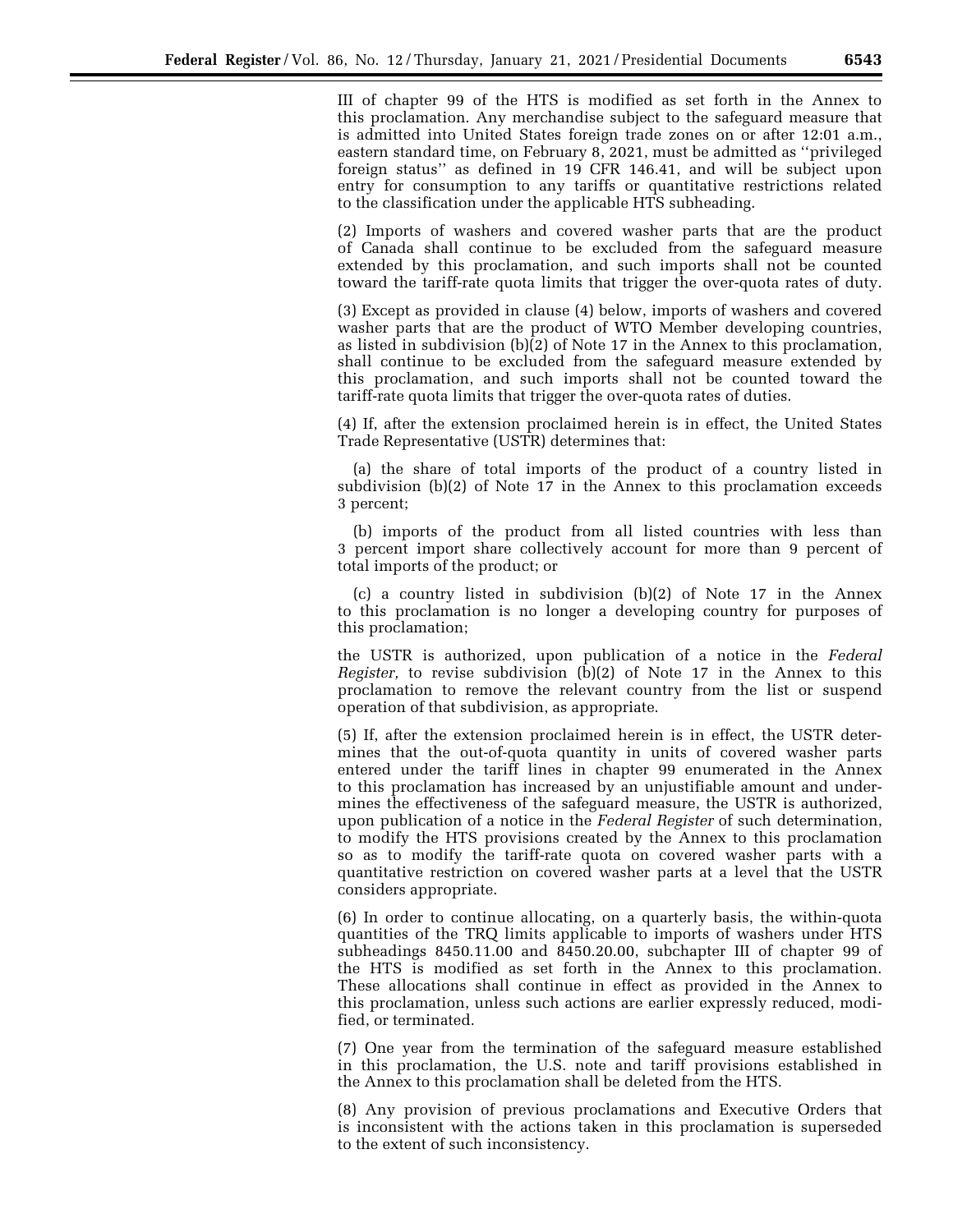IN WITNESS WHEREOF, I have hereunto set my hand this fourteenth day of January, in the year of our Lord two thousand twenty-one, and of the Independence of the United States of America the two hundred and fortyfifth.

Dualdemmy

Billing code 3295–F1–P

E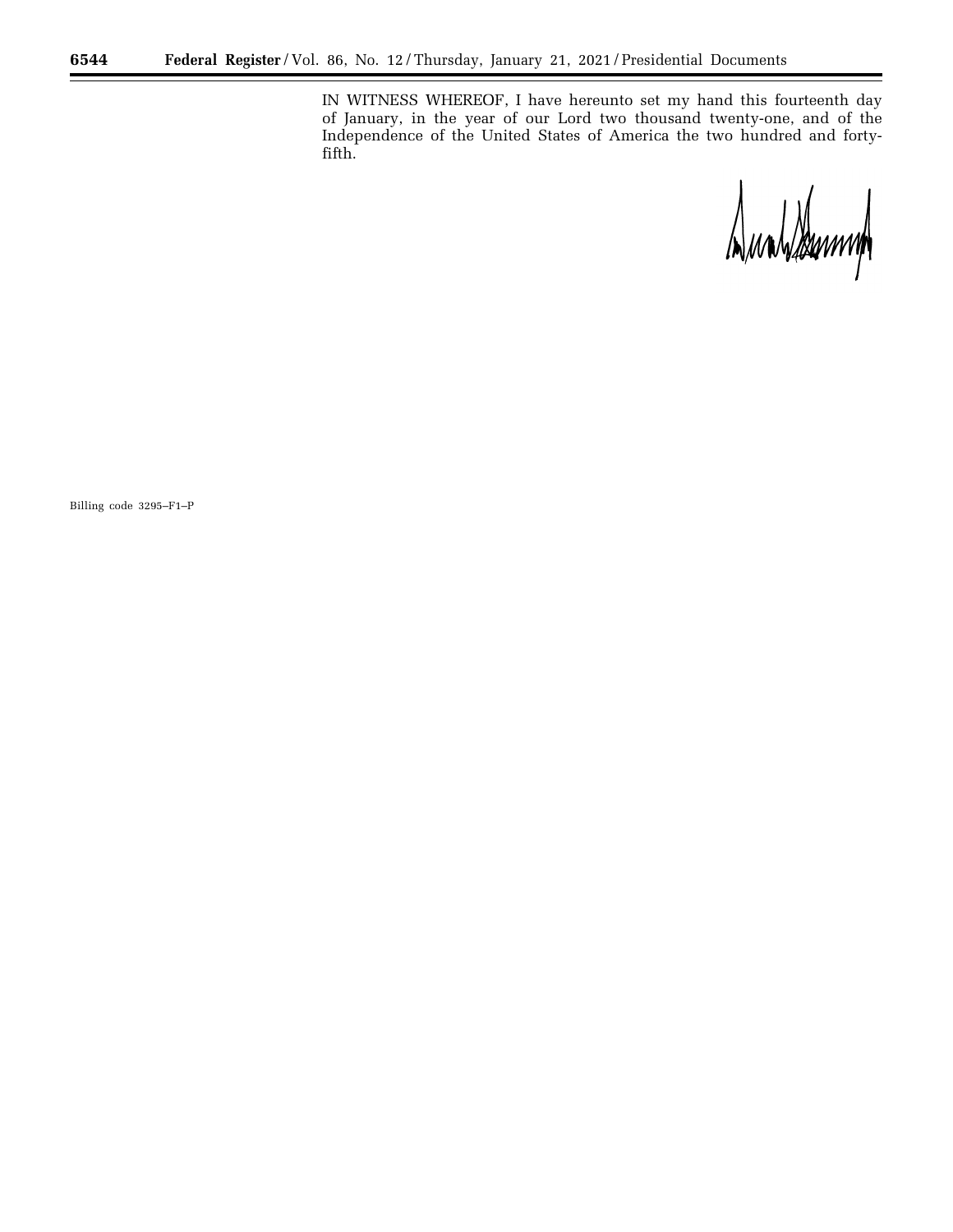## Ξ

## **ANNEX**

| 1. | U.S. note 17(d) to subchapter III of chapter 99 of the Harmonized Tariff Schedule of the<br>United States (HTSUS) is amended by inserting the following provisions at the end of<br>subdivision (d):                   |
|----|------------------------------------------------------------------------------------------------------------------------------------------------------------------------------------------------------------------------|
|    | "If entered during the period from<br>February 8, 2021 through February 7,                                                                                                                                             |
|    | If entered during the period from<br>February 8, 2022 through February 7,                                                                                                                                              |
| 2. | U.S. note 17(e) to subchapter III of chapter 99 of the HTSUS is amended by inserting the<br>following provisions at the end of subdivision (e):                                                                        |
|    | "If entered during the period from<br>February 8, 2021 through February 7,<br>If entered during the period from                                                                                                        |
|    | February 8, 2022 through February 7,                                                                                                                                                                                   |
| 3. | U.S. note $17(g)$ to subchapter III of chapter 99 of the HTSUS is amended by inserting the<br>following provisions at the end of subdivision (g):                                                                      |
|    | "If entered during the period from<br>February 8, 2021 through February 7,<br>If entered during the period from<br>February 8, 2022 through February 7,                                                                |
| 4. | U.S. note 17(h) to subchapter III of chapter 99 of the HTSUS is amended by inserting the<br>following provisions at the end of subdivision (h):                                                                        |
|    | "If entered during the period from<br>February 8, 2021 through February 7,<br>If entered during the period from<br>February 8, 2022 through February 7,                                                                |
| 5. | U.S. note 17(i) to subchapter III of chapter 99 of the HTSUS is amended by inserting the<br>following provisions at the end of subdivision (i):                                                                        |
|    | "If entered during the period from<br>February 8, 2021 through May 7,<br>If entered during the period from<br>May 8, 2021 through August 7,<br>If entered during the period from<br>August 8, 2021 through November 7, |
|    | If entered during the period from<br>If entered during the period from<br>November 8, 2021 through February 7,                                                                                                         |

If entered during the period from